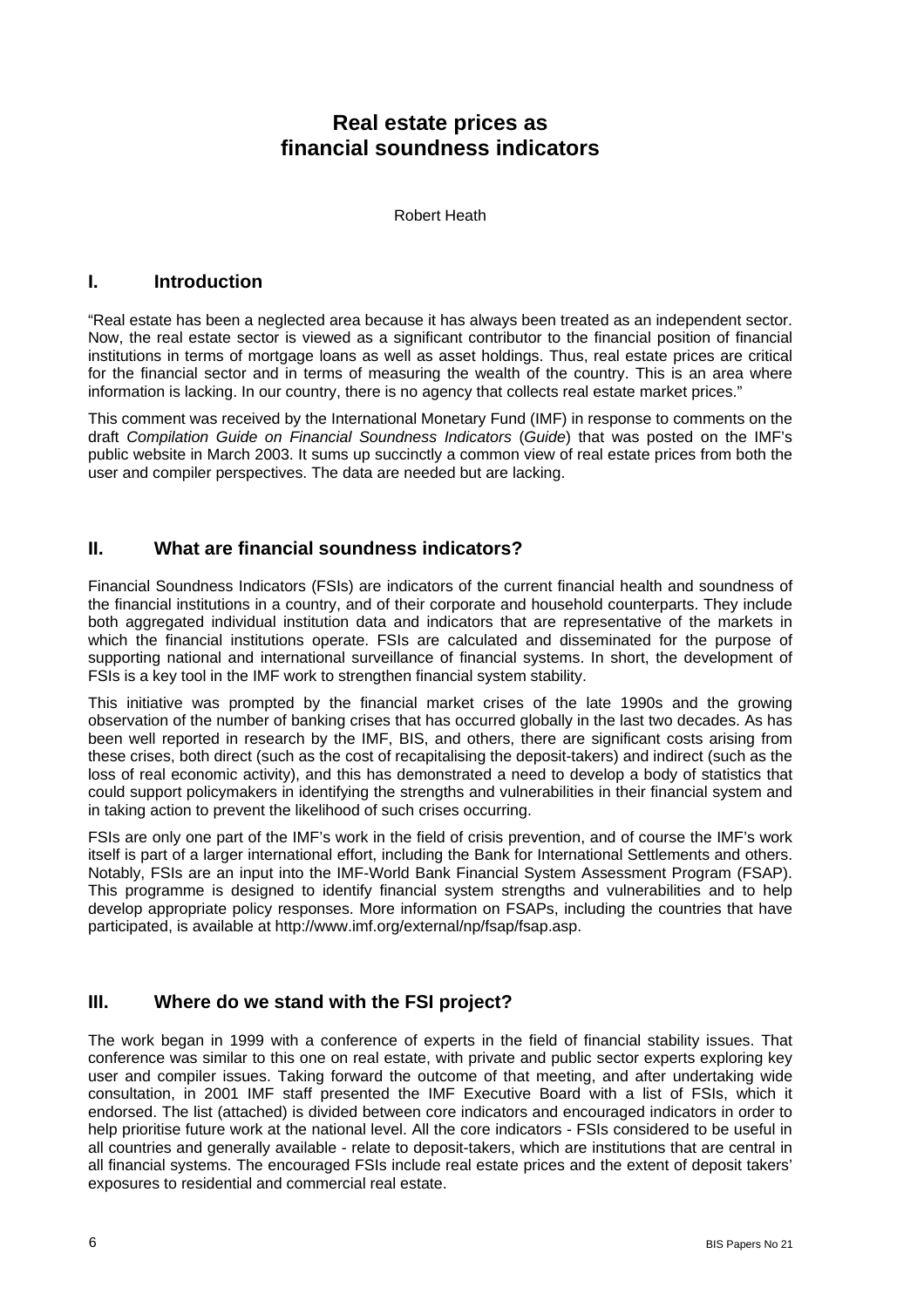Subsequent to the 2001 meeting, and with Directors' endorsement, to support national compilation efforts IMF staff began preparing a draft *Guide*, collaborating with international and regional organisations, and national agencies interested in financial soundness issues. Following extensive public consultation this year, the *Guide* should be finalised in 2004. The text is available at [http://www.imf.org/external/np/sta/fsi/eng/guide/index.htm.](http://www.imf.org/external/np/sta/fsi/eng/guide/index.htm)

#### **IV. Where do real estate prices fit into FSIs?**

From the very start of the work on FSIs at the conference for experts, it has been evident that for most economies monitoring real estate prices is important for financial stability analysis. Others will discuss this issue in more depth ahead so I will not dwell on the reasons why, but simply note that from the viewpoint of deposit-takers, and other sectors, there can be large exposures (both direct and indirect) to an asset whose price can be volatile not least because of the actions of lenders themselves. For this reason, residential and commercial real estate prices are included in the list of FSIs along with deposit-takers' lending on such real estate.

In the draft *Guide*, there is a chapter providing advice on compiling real estate prices. The chapter is modest in its ambitions. It acknowledges the relative lack of international experience in constructing real estate price indices, particularly in the official sector, and the costs involved in creating real estate price indices. Therefore, the chapter focuses on describing a range of techniques whose application can be based on local needs, conditions, and resources rather than recommending a single set of indices or compilation methods. The chapter is more focused on prerequisites than on providing detailed technical advice. We see this meeting as the beginning of a process of raising technical knowledge and capabilities in this field, and building on the start represented by the chapter in the *Guide*.

We expect that implementing the new *Guide* is likely to prove a medium-term rather than a short-term process. This is nowhere more true than in the field of real estate prices.

## **V. Types of questions raised**

Finally, let me turn back to the author of the quote at the start of this presentation. The commentator went on to raise a number of possible technical issues that could be discussed. I leave them as examples of the types of questions that those who want to move forward with real estate prices are asking:

- 1. "How do we deal with the large diversity in residential and non-residential buildings?
- 2. Another problem is the lack of an inventory of residential/non-residential buildings. How is this compiled?
- 3. How are prices for real estate assets collected? Can unit values be used instead of actual prices? Does market price refer only to current cost of construction and land or the selling price of the real estate unit?
- 4. How do we deal with conversions of agricultural land to commercial properties? Prices can increase significantly."